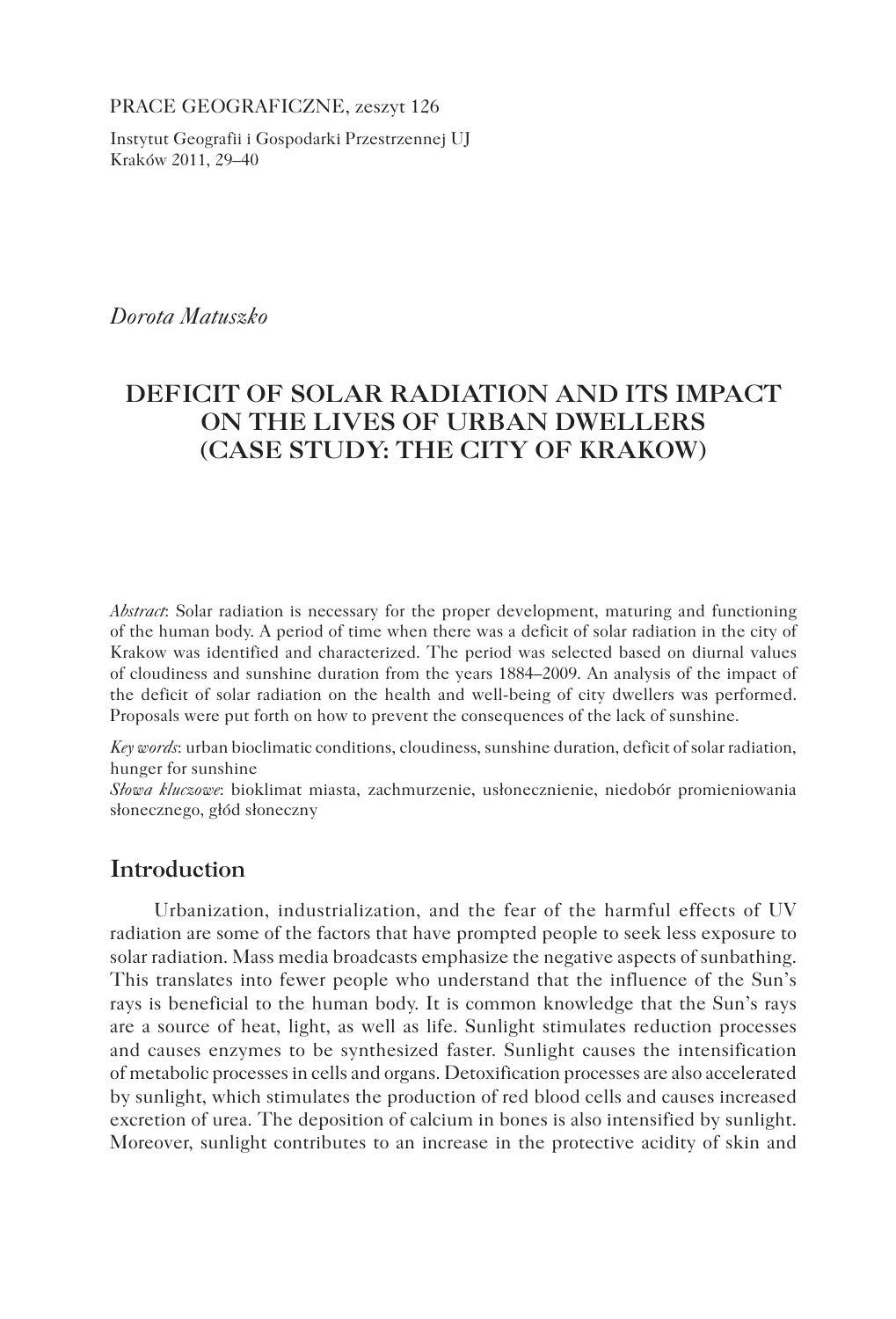stimulates secretion by mucous membranes. Sunlight is beneficial to blood circulation and respiratory systems, causing heart action to slow down. It also causes a deepening of breath and slows down breathing. The Sun, by affecting physiological processes, stimulates them, and increases the general vitality of the human body, causing it to be more active. Visible light also acts on the human psyche. It improves the mood and well-being via the action of the Sun's rays on the human body, which increase the amount of serotonin (the hormone of happiness) released into the bloodstream.

The lack of direct solar radiation over longer periods of time affects human health and mood in disadvantageous ways. That is why the primary goal of this research is to identify and characterize periods of solar radiation deficit in Krakow. A secondary goal is to determine how solar radiation deficits affect the lives of Krakow residents.

#### **Source materials and methods**

The results used in this paper come from the observations of cloudiness and sunshine duration performed between 1884 and 2009 at the Scientific Station of the Department of Climatology, which is a part of the Institute of Geography and Spatial Management of the Jagiellonian University in Krakow ( $\phi = 50^{\circ}04'N$ ,  $\lambda = 19^{\circ}58'E$ , elevation: 206 m a.s.l.). The aforementioned observations of cloudiness were performed from the terrace and the roof of the Śniadecki College (formerly the Astronomical Observatory). A Campbell-Stokes sunshine recorder is also located on the roof of the College.

Periods of solar radiation deficit were identified based on average daily cloudiness values and diurnal sunshine duration totals. The number of days with cloudy and overcast skies was identified, as were the longest sequences of such days in the multiyear period of interest. Daily and yearly sunshine duration patterns were analyzed, as were the number of days with no sunshine, the number of days with more than four hours of sunshine, and the number of days with more than ten hours of sunshine. An attempt was made to evaluate the impact of the deficit of solar radiation on Krakow residents. The literature in the field of biometeorology was used to make such an evaluation. Urban planning solutions were then proposed, tailored to minimize the deficiency of direct solar radiation in built-up areas.

### **Cloudiness**

Cloudiness and cloud cover type influence the general health and psychological well-being of people. The health effects of clear sunny weather are beneficial while the effects of cloudy weather are disadvantageous (Błażejczyk 2004). The kind of weather with overcast skies for longer periods of time makes people tired – both biologically and psychologically. This is attributed to an insufficient level of visual stimuli or light. People whose bodies do not sufficiently benefit from solar radiation have symptoms of the so-called "hunger for sunshine". The symptoms of the "hunger for sunshine" include pale skin, sleep disorders, excessive excitability or tiredness and apathy, decreases in physical and mental fitness, and a lowered immunity of the body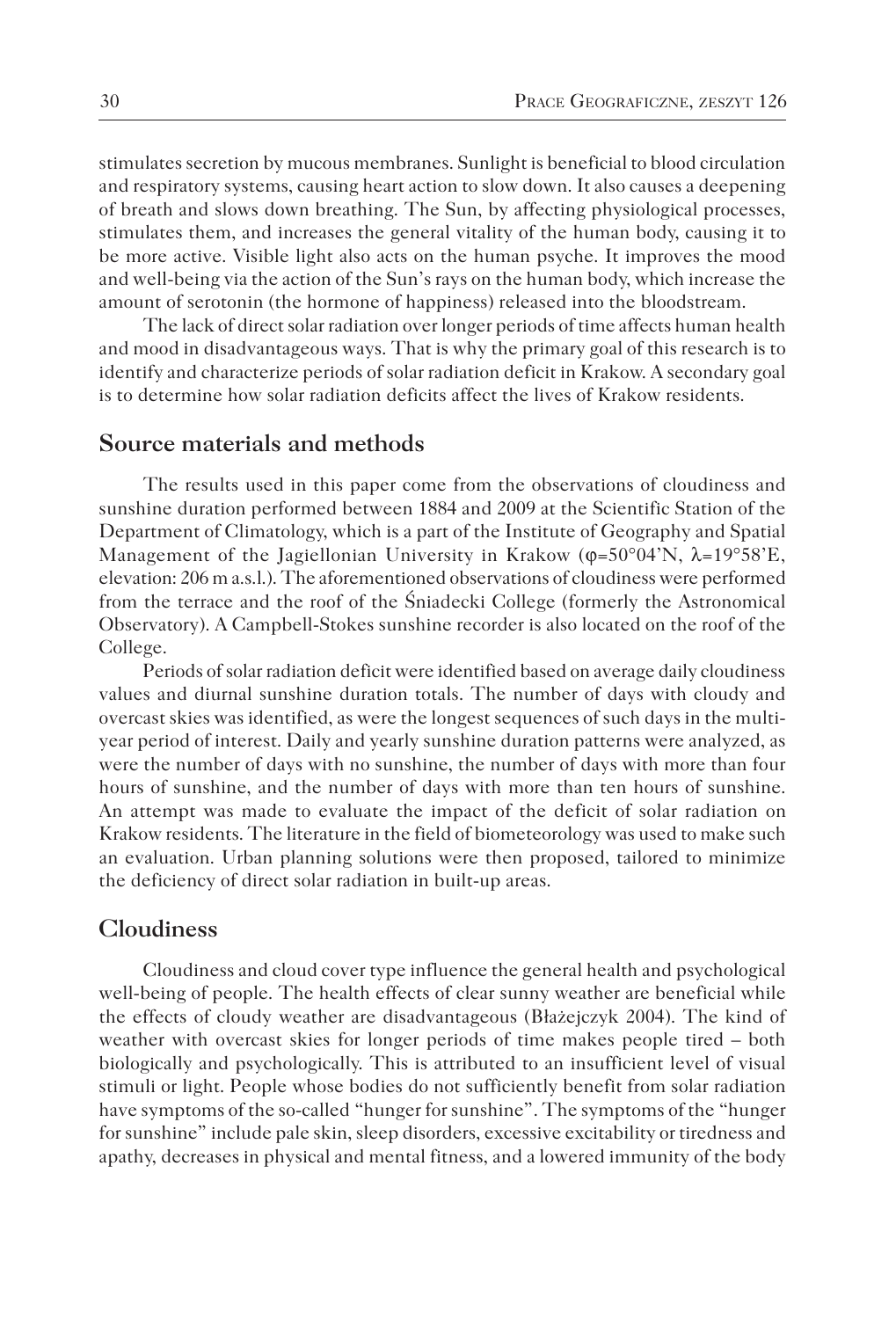against infectious micro-organisms (Daniłowa 1988). A person affected by the "hunger for sunshine" becomes sick with the flu, catches a cold or other infectious disease more frequently. Chronic illnesses are also commonplace. Moreover, fractures and wounds are difficult to heal and affected individuals are more prone to develop swelling. Incidence of inflammation causing pus increases, even in people who under normal conditions would not develop such diseases. It has also been shown (Daniłowa 1988) that a deficiency of solar radiation may be one of the causes of arterial hypertension that is due to changes in kidneys. The deficiency of ultraviolet radiation is especially harmful to the bodies of children. A lack of ultraviolet radiation in infancy and preschool age causes rickets and vitamin D deficiency. Vitamin D is necessary for proper calcium and phosphate metabolism.

The average yearly cloudiness in Krakow, based on the data from 1884–2009, is 67.8%. This value is similar to the multi-annual average cloudiness value for Poland (Żmudzka 2007) and neighboring countries situated at the same latitude (Matuszko 2009). Days with cloudiness values under 50% are most beneficial to the human body (Kozłowska-Szczęsna *et al.* 2004). The amount of solar radiation that reaches the surface of the Earth depends not only on cloudiness but also on cloud genera in the cloud cover.

High level clouds (*Cirrus* and *Cirrostratus*), composed of minute ice crystals, even when they cover the entire sky, transmit almost 100% of solar radiation. The most significant obstacle for radiation are low level layered clouds *Stratus* and *Stratocumulus* (Matuszko 2009). It is these two cloud genera that dominate the cloud cover structure in the winter. This makes the solar conditions even worse.

Two diurnal patterns of cloudiness have been identified for Poland (Olszewski 1990). In Krakow they are similar to the rest of the country, and they are as follows:

- 1. "summer" from April to September, with maximum cloudiness around noon (mostly convective clouds, primarily *Cumulus*) and minimum cloudiness at night, with a large diurnal (day-night) amplitude;
- 2. "winter" from October to March, with a maximum in the morning or before noon (mostly layered clouds, primarily *Stratus*) and a minimum in the evening or at night, with a small diurnal (day-

night) amplitude.

During the course of a year (Fig. 1), cloudiness reaches its maximum in December (79.6%), while its minimum occurs in August (58.1%). In the multiyear period of interest, the range of changes in cloudiness values is smallest during the cloudy winter months: in December (35.3%) and in January (36.3%). The largest difference among average monthly cloudiness values in the multi-year period occurs in March  $(59.7\%)$ .



Fig. 1. Annual pattern of the mean monthly cloudiness in Krakow (1884–2009)

Ryc. 1. Przebieg roczny średniego miesięcznego zachmurzenia w Krakowie (1884–2009)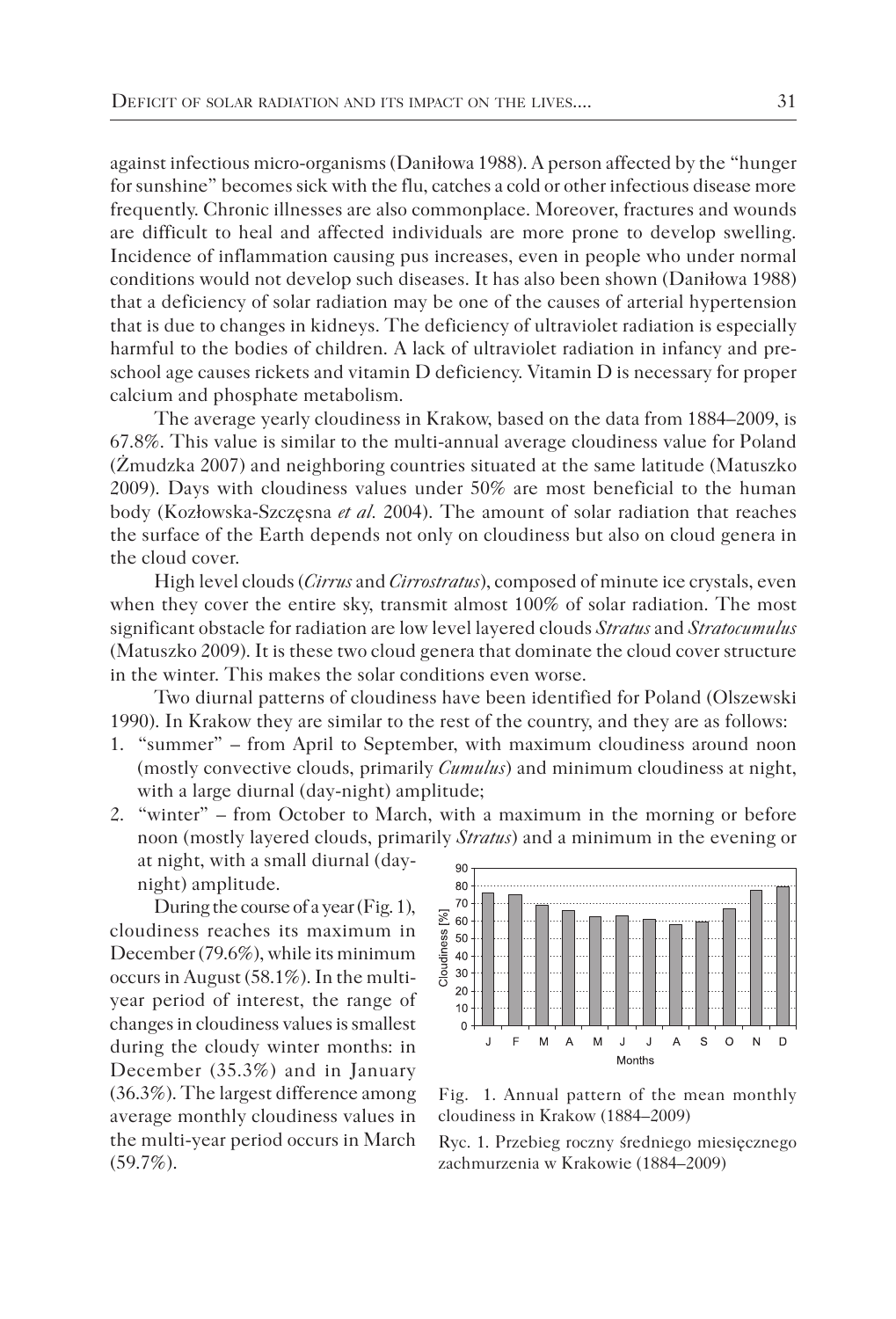The pattern of cloudiness over the course of the year, composed of diurnal cloudiness values (Fig. 2), is characterized by significant variability from day to day. After a day with overcast skies, a cloudless day or a partly cloudy day may occur. Such scenarios occur especially often in March, June, September, and October. In



Fig. 2. Annual pattern of the mean diurnal cloudiness [%] and the 5-day moving average in Krakow (1884–2009)

Ryc. 2**.** Przebieg roczny średniego dobowego zachmurzenia [%] oraz średnia ruchoma 5-dniowa w Krakowie (1884–2009)

terms of the influx of solar radiation, cloudiness of varying degree from day to day is more beneficial than a sequence of days with significant cloudiness composed of layered clouds, which is typical of the winter season in Poland.

In the pattern of cloudiness observed over the course of the year (Fig. 2), there is a rather rapid increase in cloudiness in the autumn and a decrease in cloudiness in the spring and in the summer, which is much slower and features small fluctuations. The greatest mean diurnal cloudiness (over 80%) occurs at the end of November, in mid-December, and at the beginning of January. In February, mean diurnal cloudiness still exceeds 75% but later it gradually decreases

to 60% in the middle of May. In June, cloudiness increases to 65% and then it slowly decreases, reaching a minimum in August (55%). In August and September, cloudiness values below 60% prevail. Then, starting at the beginning of October, cloudiness values quickly rise to 80%, which is reached at the end of November. Substantial cloudiness during the cool season of the year is related to the frequent presence of *Stratus* clouds that create a thick layer, which often persists for several days in a row.

This situation is particularly unfavorable for the residents of Krakow because it causes a solar radiation deficiency. In the summer, a persistent and thick cloud cover composed of layered clouds is a rare occurrence. Days are longer than in the winter and there are more factors involved (convection, for example) that contribute to the break-up of cloud cover.

During the course of the year, days with partly cloudy to mostly cloudy skies (mean diurnal cloudiness between 20% and 80%) and days with nearly overcast or overcast skies (mean diurnal cloudiness > 80%) are most common in Krakow. They account for almost 90% of days in a year. Days with overcast skies (about 86 days a year) occur rather frequently but in August and July they occur least frequently.

In terms of solar radiation deficits, it is especially disadvantageous when cloudy weather with nearly overcast or overcast skies persists for several days in a row. Most frequently these are 3-day sequences, but periods of cloudy weather lasting from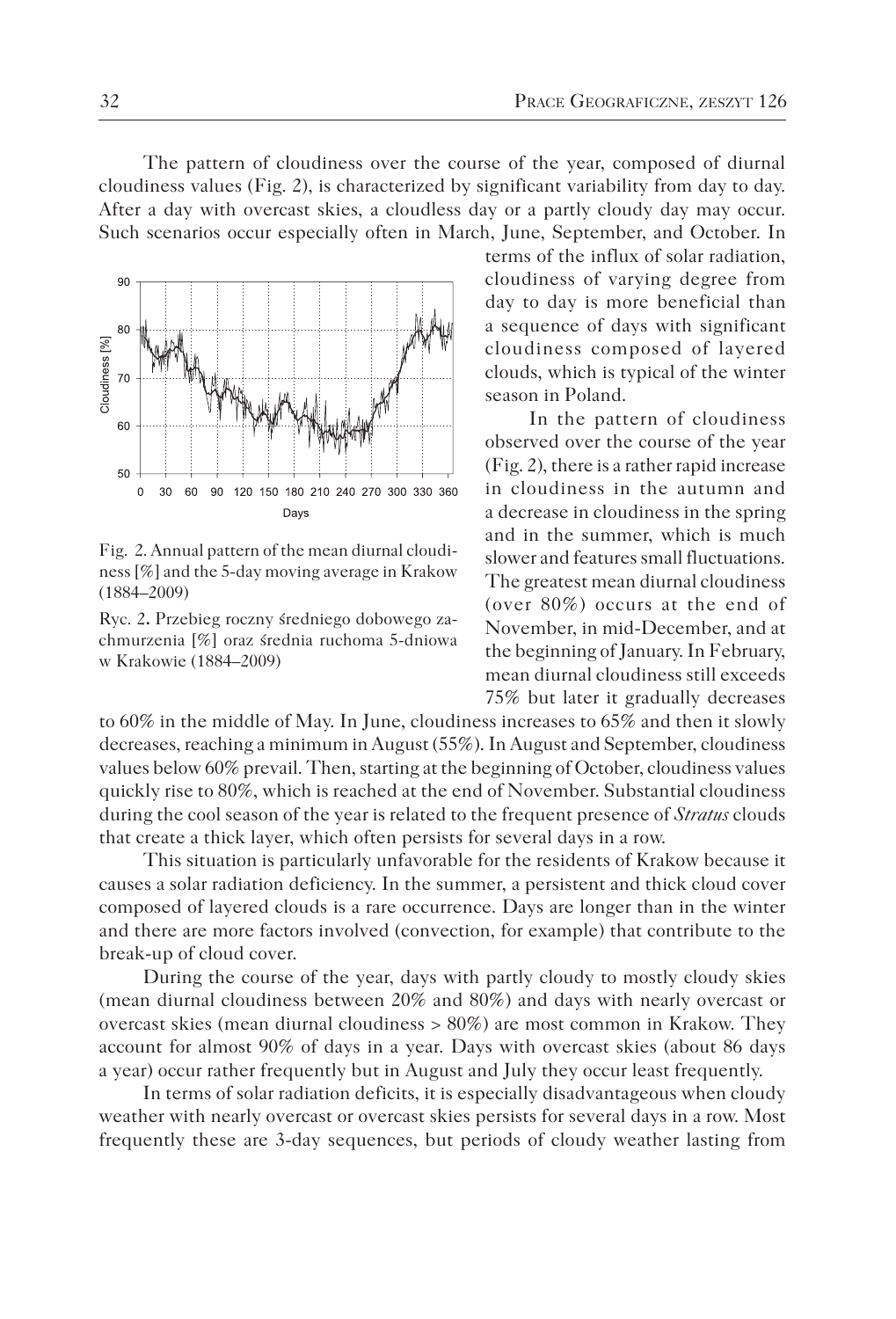11 up to 19 days also occur. The longest sequences of cloudy days with nearly overcast or overcast skies occur in the winter. In this season of the year, the cloud cover is composed mostly of layered clouds (*Stratocumulus*, *Stratus*, *Altostratus*) and the sky is entirely overcast. Even under the conditions of high atmospheric pressure, a subinversion layer of *Stratus* clouds is present, limiting the influx of solar radiation.

Cloudy weather occurred in Krakow especially often in the 1950s and 1960s. One of the worst weather years was 1952 when the mean yearly cloudiness was greatest (78%), and in which the multi-annual maximum number of cloudy days occurred repeatedly during five separate months (February, May, September, October, November). February of 1952 was an especially cloudy month. Cloudiness often persisted for a whole day or even more than 10 days in a row. It was the month in which the longest sequence of days with entirely overcast skies occurred for the multi-year period, lasting 2 weeks from the 11<sup>th</sup> until the 24<sup>th</sup> of February.

During the entire month, only one day was not cloudy, and there were 25 fully overcast days. For this reason, there were only 10.2 hours of sunshine in February of 1952. This is the minimum value of monthly sunshine duration for the month of February since heliographic measurements were started in Krakow (Matuszko 2009). The year 1952 stands out as quite untypical due to the fact that there was, on average, the smallest number of completely overcast days (8) in February out of all winter months in the multi-year period. The other months of that year were also characterized by exceptionally high cloudiness because a record number of cloudy days was observed again in the autumn and winter.

In 1952 and 1953, a 29-day long sequence of cloudy days occurred, lasting from the 25<sup>th</sup> of December, 1952 until the 22<sup>nd</sup> of January, 1953. It was the longest such sequence in the multi-year research period. Two extremely long sequences of cloudy days also occurred in 1952. The two sequences lasted from the 28<sup>th</sup> of October to the 11<sup>th</sup> of November and from the 13<sup>th</sup> of November to the 24<sup>th</sup> of November.

There is a much smaller number of cloudy and overcast days in the summer than in the remaining part of the year. The cloud cover in the summer is composed primarily of convective clouds, which are vertically stretched. There are interstices between the clouds that let solar radiation flow through to the surface of the Earth. Moreover, even if the sky is largely covered with *Cumulus* clouds, high values of total radiation intensity are observed. In Krakow, maximum (above  $1,000 \,\mathrm{W}\cdot\mathrm{m}^{-2}$ ) instantaneous values of total radiation are recorded when convective cloudiness is equal to or greater than 40% (often 75%). However, this occurs exclusively from May until July, when the Sun is in the highest position over the horizon (Matuszko 2009).

### **Sunshine duration**

Sunshine duration is one of the measures used to assess the influence of solar radiation on human beings (Błażejczyk 2004).

The mean annual sunshine duration total for Krakow, based on the data from 1884–2009 is 1,552.1 hours. As noted by M. Kuczmarski (1990), the mean annual sunshine duration total for Poland is 1,526 hours.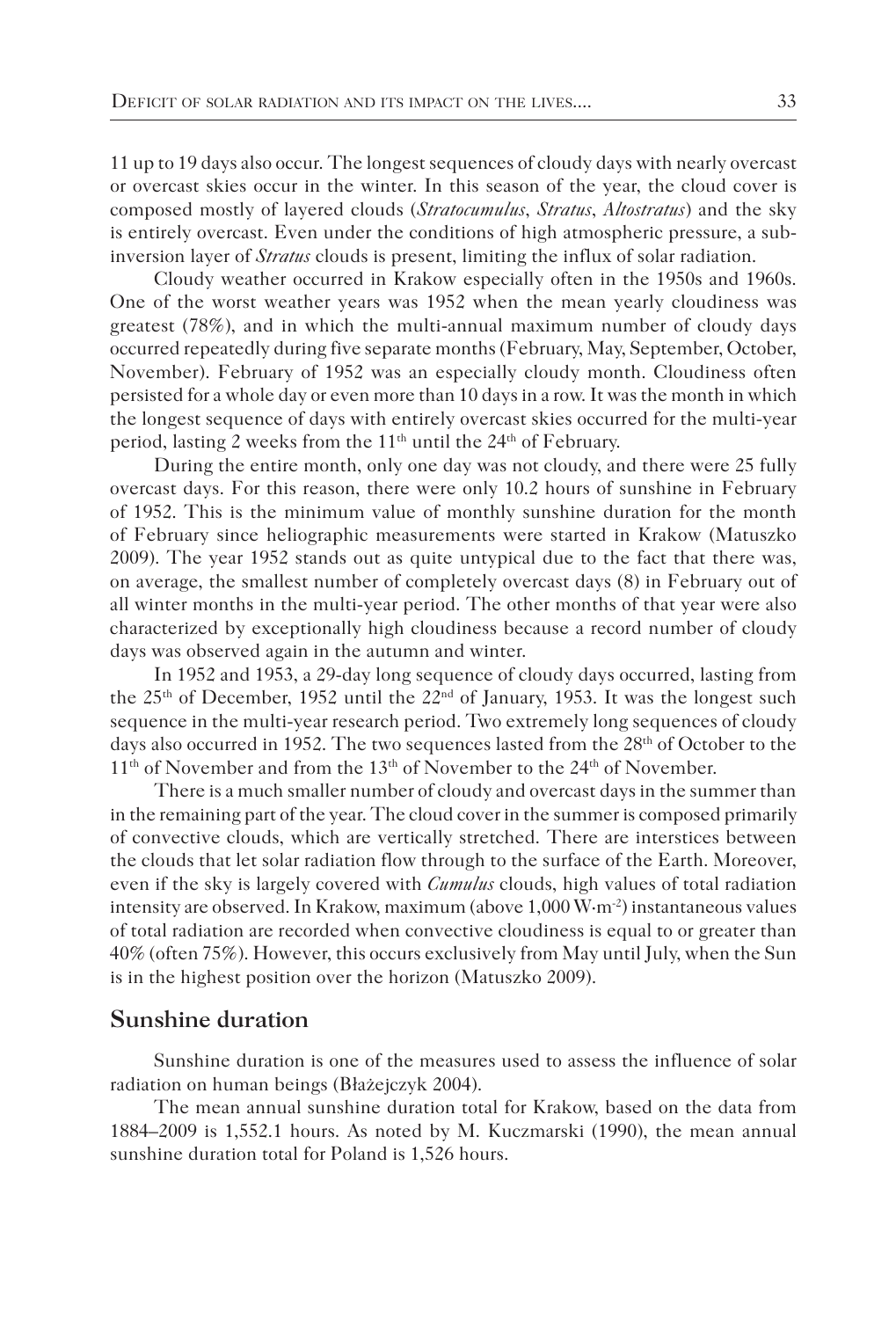

Fig. 3. Annual pattern of the mean daily actual sunshine duration in Krakow (1884–2009) and the 5-day moving average

Ryc. 3. Przebieg roczny średniego dziennego usłonecznienia rzeczywistego w Krakowie (1884–2009) oraz średnia ruchoma 5-dniowa

It is known that diurnal and yearly patterns of sunshine duration depend on the length of day, the altitude of the Sun over the horizon, the cloudiness and the kind of cloud cover, and the transparency of the atmosphere. The impact of these factors is shown in the pattern of hourly sunshine duration values for the particular days of the year (Fig. 3) based on the data from the multi-year period. The shape of the curve of sunshine duration with respect to time, although it varies significantly on a daily basis, reflects both the annual pattern of the Sun's highest position over the horizon and the pattern of the length of day in Krakow (Matuszko 2009).

This fact proves that factors related to astronomy play a deciding role in determining the value of sunshine duration. For this reason, the most sunshine hours are counted during the longest days of the year, from May until the end of July. Meteorological factors were the cause for a small decrease in sunshine duration, observed in mid-June (Fig. 3), not only in Krakow but also in other cities i.e. Wroclaw, Szczecin, Suwalki, Lodz, and Przemysl (Degirmendžić 2004).

The cause for the decrease in sunshine duration in that period was an increase in cloudiness (Fig. 2) related to changes occurring in the atmospheric circulation system over Europe and the intensification of advection of an air mass coming from the west and the north-west (Kaszewski 1983). Along with the gradual decreases in day length, sunshine duration falls to its lowest value in December. However, already in November, the Sun shines on average not longer than 1 hour a day. Starting in January, sunshine duration gradually increases, with small fluctuations in mid-April and mid-May. In Krakow, just like all over Poland (Koźmiński, Michalska 2005), the curve representing the annual pattern of mean daily sunshine duration is characteristically flattened in the summertime. The flattened part starts after the  $20<sup>th</sup>$  of May and ends before the  $21^{st}$  of August, with a noticeable decrease in sunshine duration between the  $10^{th}$ and the  $20<sup>th</sup>$  of June and between the  $10<sup>th</sup>$  and the  $20<sup>th</sup>$  of July (Fig. 3).

In general, the best sunshine conditions occur in Krakow between the 1<sup>st</sup> and the  $10<sup>th</sup>$  of June, between the 1<sup>st</sup> and the  $10<sup>th</sup>$  of July, at the end of July, and at the beginning of August. The smallest sunshine duration values occur from the  $11<sup>th</sup>$  of December until the 10<sup>th</sup> of January. The most significant solar radiation deficiencies in Krakow occur during this period. They are further intensified by the dense grid of buildings of the city center. In some areas of Krakow, the lower floors of apartment buildings are unreachable to direct solar radiation for over 2 months a year.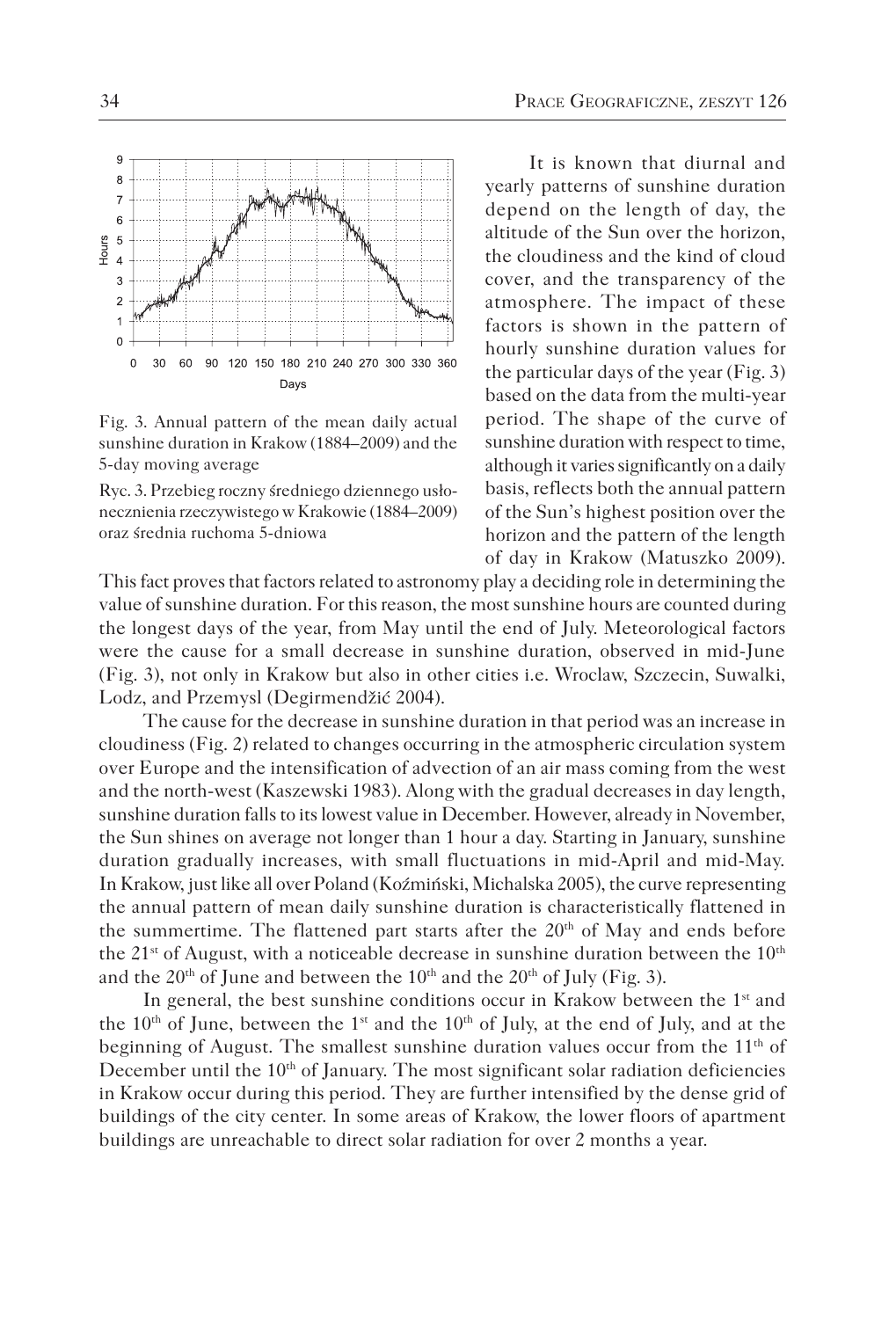As indicated by the average monthly values (Fig. 4), sunshine duration is the greatest in July (221.1 hours) and the smallest in December (36.9). However, monthly sunshine duration totals vary substantially from year to year. The largest difference in the number of sunshine hours occurs in July, because the greatest value of sunshine duration for the month was 361.8 hours (2006), and the smallest value was 103.3 hours (1980). The atmospheric circulation is the deciding factor responsible for the significant variability in sunshine duration during each year. The



Fig. 4. Annual pattern of the mean monthly sunshine duration in Krakow (1884–2009)

Ryc. 4. Przebieg roczny średniego miesięcznego usłonecznienia w Krakowie (1884–2009)

temperate warm transitional type of climate found in Poland is shaped by moving high and low atmospheric pressure systems and frontal systems associated with them, which occur with different frequency and intensity in different years. All of these factors cause that the differences between the monthly number of sunshine hours within a given year are very large. The difference among months from April until July exceeds 200 hours. This is more than a monthly total of sunshine duration for most of the winter months: January, February, March, April, September, October, November, December. In May, in spite of greater cloudiness (Fig. 2), and due to longer days, the Sun shines over one hour longer than in August. The spring is characterized by greater values of sunshine duration (by about 160 hours) than the autumn.

When days are the longest in Krakow, in May and July, the Sun shines between 4 AM and 9 PM UTC+1. The hourly intervals are considered to be within these hours. In November, December and January, the number of sunshine hours in a day is smaller by one half. The maximum actual daily sunshine duration in Krakow is 15.3 hours. For reasons related to astronomy, the greatest daily values of potential sunshine duration are noted during the longest days of the year – between the  $10<sup>th</sup>$ and the 25th of June.

The sunshine conditions of a given locality are determined not only by the daily total of sunshine duration but also its distribution pattern over time (Trybowski 1955). In Krakow, during the day, sunshine conditions are the best between 12:00 (noon) and 2 PM (Fig. 5). From April until September, the daily pattern of sunshine duration is gradually altered by the development of convective cloudiness. Most sunshine hours occur before noon – after the fog clears, and before convection occurs.

In the cooler part of the year, the morning fog decreases the number of sunshine hours before noon, and it is the reason for the occurrence of the diurnal maximum in the early afternoon hours. The above regularity in the change of pattern of the daily maximum of sunshine duration over the course of the year was observed at many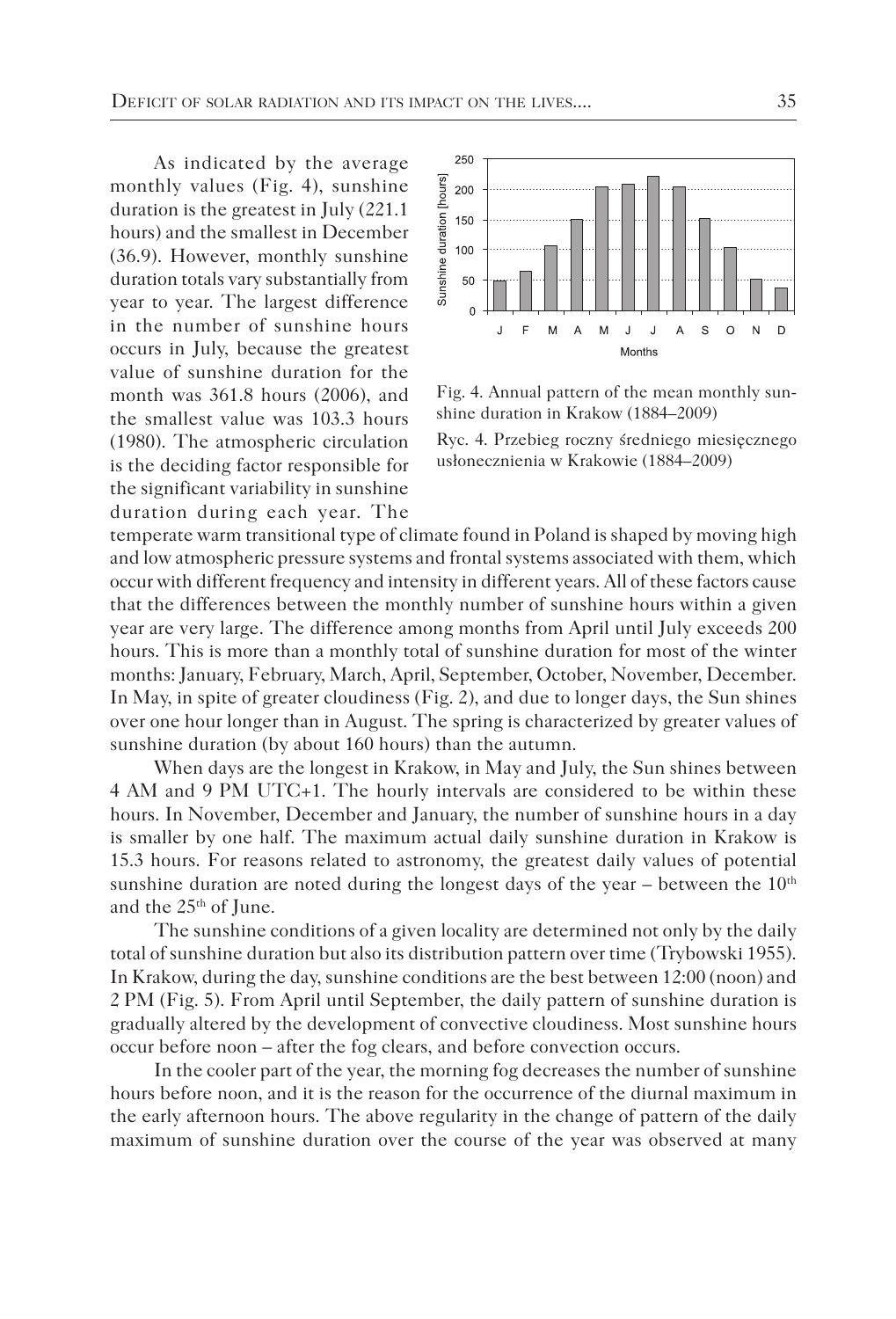

Fig. 5. Isopleths of average hourly values of actual sunshine duration over the course of the year in Krakow (1884–2009)

Ryc. 5. Izoplety średnich godzinnych wartości usłonecznienia rzeczywistego w przebiegu rocznym w Krakowie (1884–2009)

weather stations in Poland (Parczewski 1957). In Krakow, such a sunshine duration pattern is additionally related to the high frequency of occurrence of low-level layered clouds (*Stratus* and *Stratocumulus*) and the fog that is formed due to the loss of radiation overnight. According to J. Słomka (1957), in the winter, it takes a long time for the morning clouds and fog to dissipate before the heat of solar radiation. The highest density of isopleths (Fig. 5) is typical for the morning hours and the late afternoon hours – which is a result of fog and the impact of the curtain effect, which is related to vertically developed clouds (Słomka 1957). A decrease in sunshine duration is clearly seen in mid-June between 5 PM and 6 PM (Fig. 4), which is caused by greater cloudiness and longer convection time. Although there are 160 more hours of sunshine in the spring than in the autumn, there are more sunshine hours in the afternoon in the autumn than in the afternoon in the spring, which is due to less cloudiness in autumn afternoons.

The number of days with four or more sunshine hours is an important characteristic of radiation conditions in bioclimatology, because it is a measure of a potential reception of solar radiation and such a long sunshine duration affects its antibacterial capabilities, and supports the production of vitamins. In Krakow, there are, on average, 165 such days a year. A record number of days with four or more sunshine hours occurred in 1943 – there were 205 such days. There were certain years,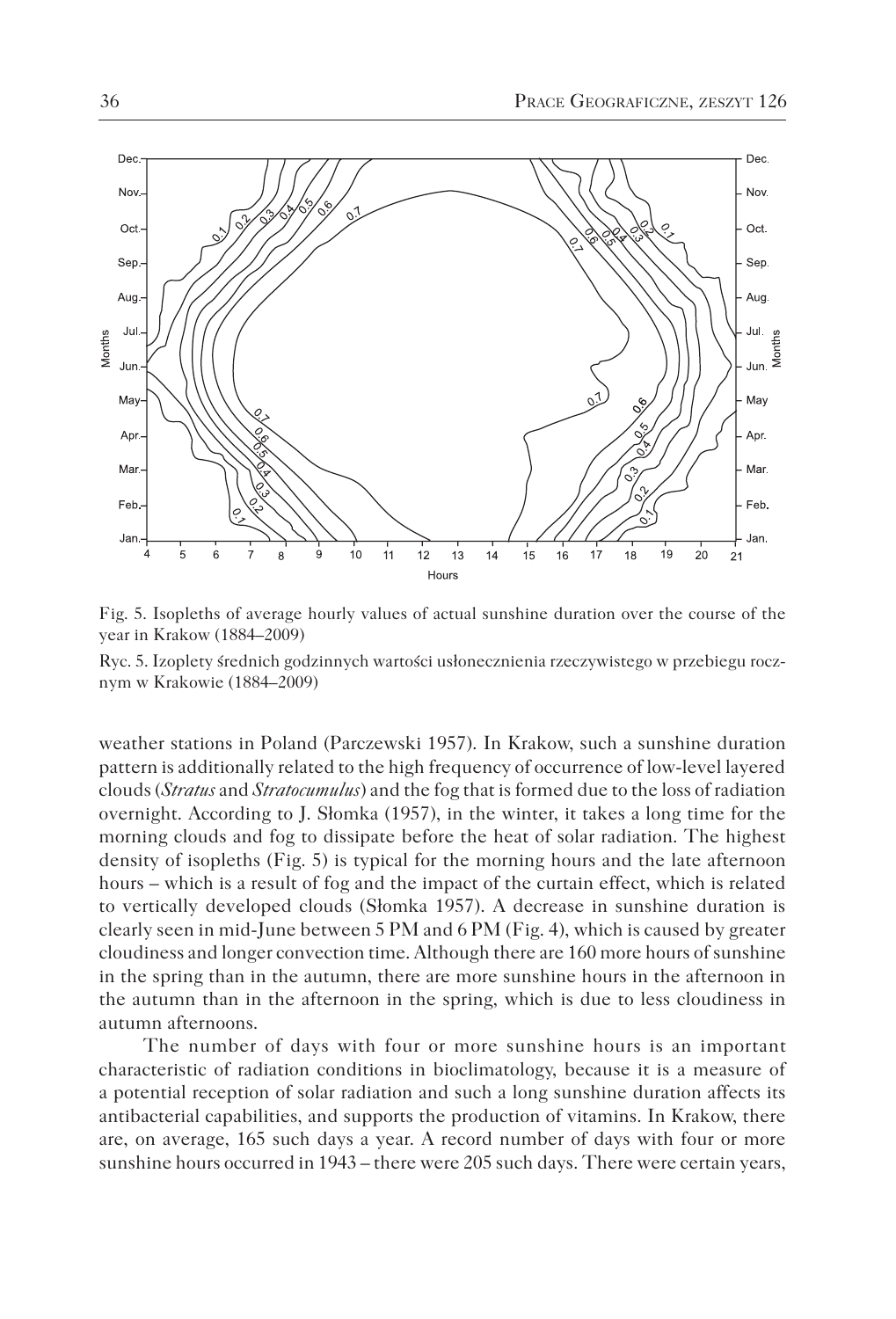in which January and December were deprived of such days, but in other years, such days made up a maximum of about 90% of those months' days. The highest number of days with four or more sunshine hours occur in the summer (62) and on a monthly basis in July (22).

In the second part of the 20<sup>th</sup> century, an increase in the number of days with four or more sunshine hours was observed in the cooler half of the year, whereas a decrease was observed in the warmer half of the year, and overall per year. This is probably caused by an increase in the frequency of occurrence of convective clouds (Matuszko 2003).

Days with 10 or more sunshine hours occur in Krakow almost four times less frequently. They never occur in the winter due to short winter days. The highest number of such days (10) occur in July. It is worth noticing that the number of days with 10 or more sunshine hours increases, and it did so especially in the last two decades. On average, there are 47 such days a year. The largest number of days with 10 or more hours of sunshine was 83 and it occurred in 1942; the smallest number was 19 and it occurred in 1980.

On average, there are 90 days without sunshine a year. The largest number of such days (121) occurred in 1941, the smallest number (61) occurred in 1989 and in 2000. In the yearly cycle, days without sunshine occur mostly in the winter, and their number reaches its maximum in December (16). The smallest number of days without sunshine occurs in July and August (less than 3 days). An analysis of the seasonal pattern of the occurrence of days without sunshine shows that a half of the days occur in the winter, whereas only 10% occur in the summer. About 20% of the yearly total of days without sunshine occur in the spring and autumn each year.

## **Solar radiation deficits and ways of preventing them**

The largest solar radiation deficits recorded in Krakow and in other cities in Poland occur from mid-November until the  $20<sup>th</sup>$  of February. During this period, daily totals of sunshine duration do not exceed 2 hours, and the Sun's maximum angular altitude above the horizon is less than 20 degrees, which is due to causes related to astronomy and meteorology. For these reasons, direct solar radiation does not reach most rooms in the densely built-up city of Krakow. In the winter, people stay inside buildings most of the day. Even if sunlight enters inside, it does not have a beneficial effect. That is because an ordinary glass window virtually does not transmit the physiologically active band of the solar radiation spectrum. Moreover, the heating season creates significant pollution in cities, which limits the solar radiation that may get through. Krakow is located in the Wisla River Valley and it is very densely built-up. This creates difficult conditions in terms of air quality.

The fact that the city is located in a valley, which is a concave landform, as well as the occurence of frequent temperature inversions, a large number of foggy days, and a significant cloud cover of *Stratus* clouds in the winter sky, all limit the processes of the self-cleaning of air. They also make it difficult for winds to exchange the air over the city, causing high pollution concentrations to remain in the air for extended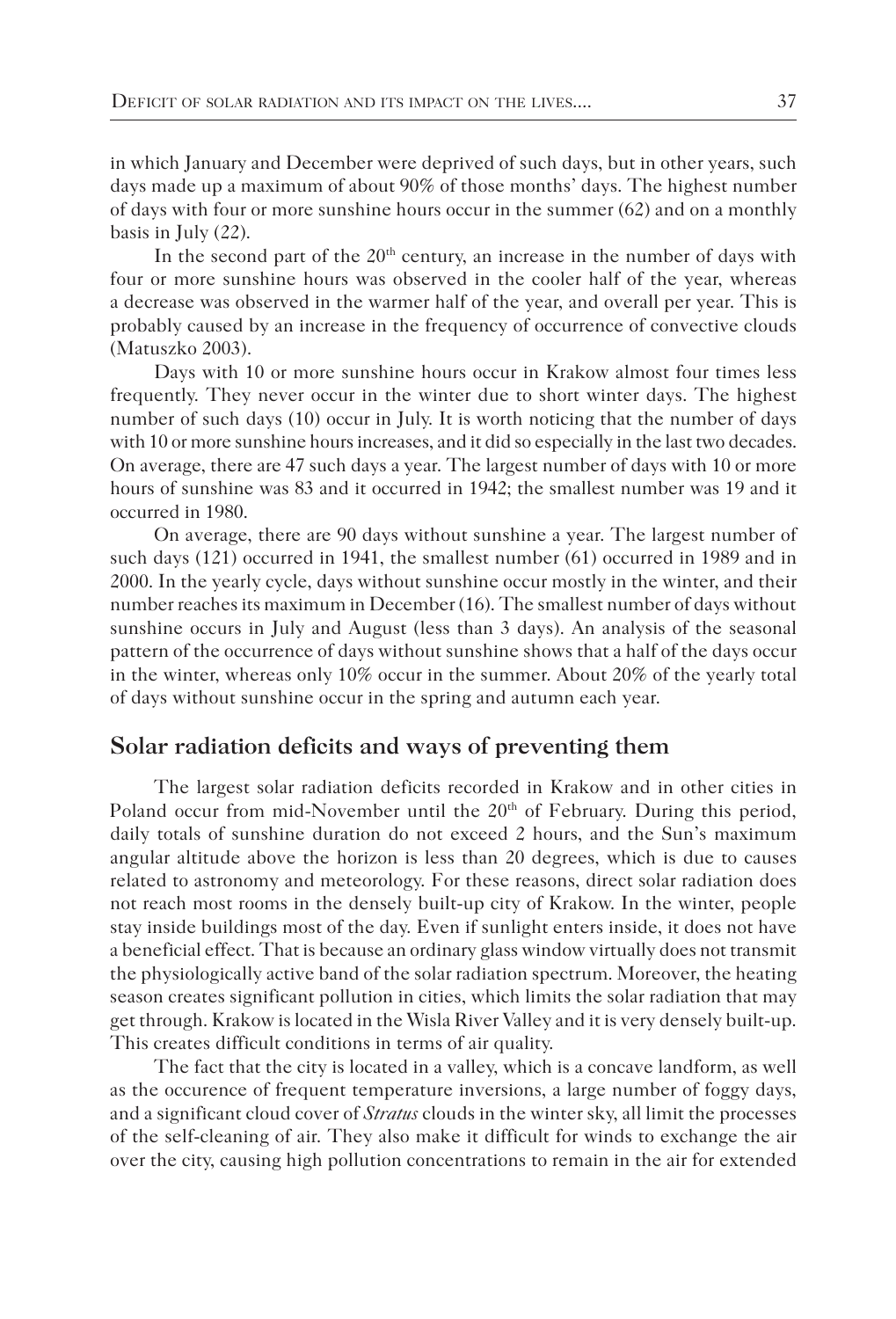periods of time. During the heating season, the concentration of dust suspended in the air over Krakow increases and triples with respect to other months.

Generally, the highest concentration of dust in the winter occurs during weather characterized by a high pressure system, within continental polar air masses, coming from the southeast, as well as when the center of an atmospheric high pressure system hovers over southern Poland (Matuszko 2009).

The best ways of preventing solar radiation deficiency in the winter are active relaxation outdoors (mountains are best for this purpose) and phototherapy. During the winter half of the year, in the mountains and piedmont areas, there are better sunshine conditions than across lowlands, because often the clouds lie below the elevation of a given locality (Kuczmarski 1984). Bright-light therapy consists of the exposure of the eyes or the sensitive points underneath the knees to light using a special lamp (Anti-SAD) emitting a bright light similar to sunlight, the intensity of which ranges from 5,000 to 9,500 lux (Pużyński 2002).

Urban planners and architects should choose the best solutions available to optimize urban design while planning cities that would be beneficial to residents both in the summer and in the winter. Because of solar radiation deficits in the winter, it is preferred that a southern-facing orientation be used with possible minor deviations to the east and to the west. In order to avoid a mutual overshadowing of buildings it was agreed upon (Szponar 2003) that the distance between residential buildings on the 21st of December, which is when the angle of incidence of the Sun's rays reaches 17°, should be 1.8 of the building's height. Otherwise, rooms on the ground floor of a neighbouring building will be overshadowed. The proper coefficient of illumination for a room may be secured by maintaining a proper ratio between the area of windows and the room's area, which should be 1:8. The function of a given room should be based on the exposure of the room to solar radiation. Living rooms should face E-S-W and kitchens W-N-NE.

#### **References**

- Błażejczyk K., 2004, *Bioklimatyczne uwarunkowania rekreacji i turystyki w Polsce*, IGiPZ PAN, Warszawa.
- Daniłowa N.A., 1988, *Przyroda i nasze zdrowie*, Wiedza Powszechna, Warszawa.
- Degirmendžić J., 2004, *Zmiany usłonecznienia w Polsce i ich uwarunkowania cyrkulacyjne*, [In:] K. Kożuchowski (ed.), *Skala, uwarunkowania i perspektywy współczesnych zmian klimatycznych w Polsce*, Łódź, 9–23.
- Kaszewski B. M., 1983, *Próba wydzielenia naturalnych okresów synoptycznych na podstawie częstości typów cyrkulacji nad Polską*, Przegląd Geofizyczny, 28, 2, 195–207.
- Kozłowska-Szczęsna T., Krawczyk B., Kuchcik M., 2004, *Wpływ środowiska atmosferycznego na zdrowie i samopoczucie człowieka*, IGiPZ PAN, monografie 4, Warszawa.
- Koźmiński Cz., Michalska B., 2005, *Usłonecznienie w Polsce, Sunshine in Poland*, Akademia Rolnicza w Szczecinie, Uniwersytet Szczeciński, Szczecin.
- Kuczmarski M., 1984, *Możliwości wykorzystania usłonecznienia do celów helioterapii*, Dokumentacja Geograficzna, 1–2, 117–137.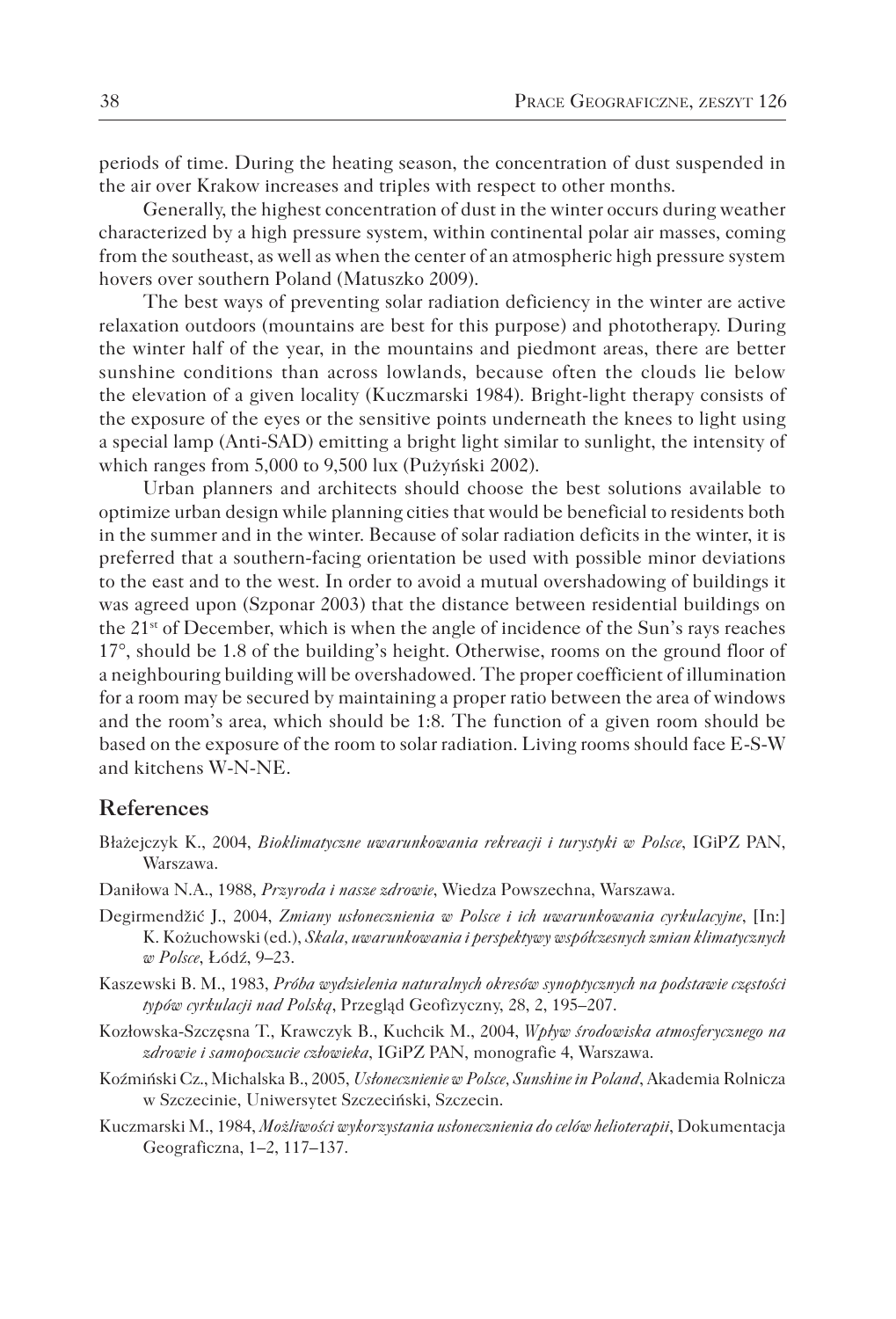- Kuczmarski M., 1990, *Usłonecznienie Polski i jego przydatność dla helioterapii*, Dokumentacja Geograficzna, 4, 67.
- Matuszko D., 2003, *Cloudiness changes in Cracow in the 20th Century,* International Journal of Climatology, 23, 8, 975–984.
- Matuszko D., 2009, *Wpływ zachmurzenia na usłonecznienie i całkowite promieniowanie słoneczne (na przykładzie krakowskiej serii pomiarów)*, Wydawnictwo Uniwersytetu Jagiellońskiego, Kraków.
- Olszewski K., 1990, *Zmiany dobowe wielkości zachmurzenia w różnych masach powietrznych,* Przegląd Geofizyczny, 3–4, 169–174.
- Parczewski W., 1957, *O współzależności między rodzajami chmur a przebiegiem usłonecznienia*, Przegląd Geofizyczny, 4, 209–219.
- Pużyński S., 2002, *Depresja i zaburzenia afektywne*, PZWL, Warszawa.
- Słomka J., 1957, *Usłonecznienie we Wrocławiu*, Prace Wrocławskiego Towarzystwa Naukowego, Seria B, 79, Wrocław.
- Szponar A., 2003, *Fizjografia urbanistyczna*, Wydawnictwo Naukowe PWN, Warszawa.
- Trybowski Cz., 1955, *Zachmurzenie i usłonecznienie Rabki*, Wiadomości Służby Hydrologicznej i Meteorologicznej, 5, 3–15.
- Żmudzka E., 2007, *Zmienność zachmurzenia nad Polską i jej uwarunkowania cyrkulacyjne*, Wydawnictwo Uniwersytetu Warszawskiego, Warszawa.

## **Niedobory promieniowania słonecznego i ich wpływ na życie mieszkańców miasta (na przykładzie Krakowa)**

#### **Streszczenie**

Promieniowanie słoneczne jest niezbędne do prawidłowego rozwoju, dojrzewania i funkcjonowania organizmu człowieka. Na podstawie dobowych wartości zachmurzenia i usłonecznienia z lat 1884–2009 scharakteryzowano okres z niedoborem promieniowania słonecznego w Krakowie. Stwierdzono, że w Krakowie, podobnie jak w innych miastach Polski, największe niedobory promieniowania słonecznego występują od połowy listopada do drugiej dekady stycznia. W tym okresie ze względów astronomicznych i meteorologicznych sumy dzienne usłonecznienia nie przekraczają dwóch godzin, a Słońce góruje na wysokości poniżej 20 stopni nad horyzontem. Z tych powodów do większości pomieszczeń w gęsto zabudowanym mieście nie dociera promieniowanie bezpośrednie. Ponadto, ze względu na sezon grzewczy panuje duże zanieczyszczenie w mieście ograniczające promieniowanie słoneczne. Usytuowanie Krakowa we wklęsłej formie terenu, częste inwersje temperatury i duża liczba dni z mgłą oraz w zimie znaczne pokrycie nieba przez chmury *Stratus*, utrudniają naturalne przewietrzanie miasta, powodując dużą koncentrację zanieczyszczeń i utrzymywanie się ich w powietrzu przez dłuższy czas. Krótki dzień, niskie położenie Słońca w zimie oraz często całkowite pokrycie nieba chmurami warstwowymi i duże stężenia